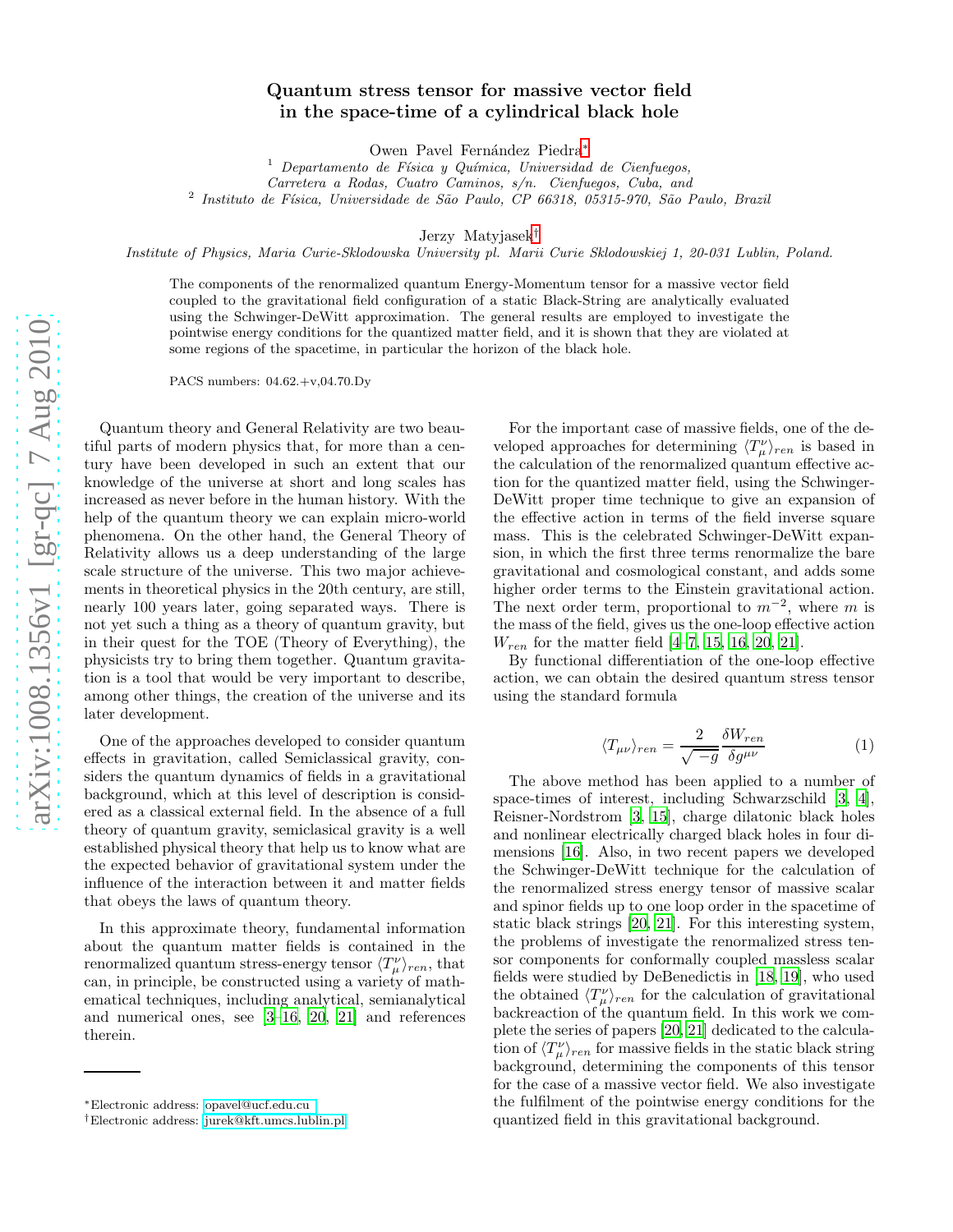<span id="page-1-0"></span>
$$
ds^{2} = -(\alpha^{2}\rho^{2} - \frac{4M}{\alpha\rho})dt^{2} + \frac{1}{(\alpha^{2}\rho^{2} - \frac{4M}{\alpha\rho})}d\rho^{2} + \rho^{2}d\varphi^{2} + \alpha^{2}\rho^{2}dz^{2}.
$$
 (2)

where  $M$  is the mass per unit length of the string. As we can see from [\(2\)](#page-1-0), the considered metric has an event horizon located at  $\rho_+ = \frac{\sqrt[3]{4M}}{\alpha}$  and the only true singularity is a polynomial one at the origin.

The action for a single massive vector field  $A_\mu$  with mass  $m$  in some generic curved spacetime in four dimensions is

$$
S = -\int d^4x \sqrt{-g} \left( \frac{1}{4} F_{\mu\nu} F^{\mu\nu} + \frac{1}{2} m^2 A_\mu A^\mu \right) \tag{3}
$$

The equation of motion for the field have the form

$$
\hat{D}_{\nu}^{\mu} \left( \nabla \right) A_{\mu} = 0 \tag{4}
$$

where the second order operator  $\hat{D}^{\mu}_{\nu}(\nabla)$  is given by

<span id="page-1-1"></span>
$$
\hat{D}^{\mu}_{\nu}(\nabla) = \delta^{\mu}_{\nu} \square - \nabla_{\nu} \nabla^{\mu} - R^{\mu}_{\nu} - m^2 \delta^{\mu}_{\nu} \tag{5}
$$

where  $\Box = g^{\mu\nu}\nabla_{\mu}\nabla_{\nu}$  is the covariant D'Alembert operator,  $\nabla_{\mu}$  is the covariant derivative.

The usual formalism of Quantum Field Theory give an expression for the effective action of the quantum field  $A_\beta$ as perturbation expansion in the number of loops:

$$
\Gamma(A_{\beta}) = S(A_{\beta}) + \sum_{k \ge 1} \Gamma_{(k)}(A_{\beta})
$$
 (6)

where  $S(A_\beta)$  is the classical action of the free field. The one loop contribution of the field  $A_\beta$  to the effective action is expressed in terms of the operator [\(5\)](#page-1-1) as:

$$
\Gamma_{(1)} = \frac{i}{2} \ln \left( \mathfrak{Det} \hat{D} \right) \tag{7}
$$

where  $\mathfrak{Det}\hat{F} = \exp(\mathbb{T}\mathrm{r}\ln \hat{F})$  is the functional Berezin superdeterminant [\[7\]](#page-3-5) of the operator  $\hat{F}$ , and  $\text{Tr}\hat{F}$  =  $(-1)^i F_i^i = \int d^4x \, (-1)^A F_A^A(x)$  is the functional supertrace [\[7](#page-3-5)]. If the Compton's wavelength of the field is less than the characteristic radius of spacetime curvature  $[4-7, 15, 16, 20, 21]$  $[4-7, 15, 16, 20, 21]$  $[4-7, 15, 16, 20, 21]$  $[4-7, 15, 16, 20, 21]$  $[4-7, 15, 16, 20, 21]$  $[4-7, 15, 16, 20, 21]$  $[4-7, 15, 16, 20, 21]$ , we can develope an expansion of the above effective action in powers of the inverse square mass of the field. This approximation is known as the Schwinger-DeWitt one, and before applying this approach to the particular problem considered in this work we make the following remarks. In the first place, we mention that the Schwinger-DeWitt technique is directly applicable to "minimal" second order differential operators that have the general form:

$$
\hat{K}^{\mu}_{\nu}(\nabla) = \delta^{\mu}_{\nu} \square - m^2 \delta^{\mu}_{\nu} + Q^{\mu}_{\nu}
$$
\n(8)

where  $Q^{\mu}_{\nu}(x)$  is some arbitrary matrix playing the role of the potential.

As we can see, because of the presence of the nondiagonal term in [\(5\)](#page-1-1) it becomes a nonminimal operator, and this fact is an obstacle to applying the Schwinger-DeWitt technique. By fortune we can put [\(5\)](#page-1-1) as function of some minimal operators, if we note that it satisfies the identity  $\hat{D}^{\mu}_{\nu}\left(\nabla\right)\left(\hat{m^{2}}\delta_{\nu}^{\mu}-\nabla_{\nu}\nabla^{\mu}\right)=m^{2}\left(\delta_{\nu}^{\mu}\Box-R_{\nu}^{\mu}-m^{2}\delta_{\nu}^{\mu}\right).$ 

Then the one loop effective action for the nonminimal operator [\(5\)](#page-1-1) omitting an inessential constant can be written as

<span id="page-1-2"></span>
$$
\frac{i}{2}\mathbb{T}\mathbf{r}\ln\hat{D}_{\nu}^{\mu}\left(\nabla\right) = \frac{i}{2}\mathbb{T}\mathbf{r}\left(\delta_{\nu}^{\mu}\Box - R_{\nu}^{\mu} - m^{2}\delta_{\nu}^{\mu}\right) - \frac{i}{2}\mathbb{T}\mathbf{r}\left(m^{2}\delta_{\nu}^{\mu} - \nabla_{\nu}\nabla^{\mu}\right)
$$
\n(9)

We can see in [\(9\)](#page-1-2) that the first term is the effective action of a minimal second order operator  $K^{\mu}_{\nu}(\nabla)$  with potential  $-R^{\mu}_{\nu}$ . The second term can be transformed as  $\operatorname{Tr}\left[\frac{1}{m^2}\nabla^{\mu}\nabla_{\nu}\right]^{n} = \operatorname{Tr}\left[\frac{1}{m^2}\nabla^{\mu}\Box^{n-1}\nabla_{\nu}\right] = \operatorname{Tr}\left[\frac{1}{m^2}\Box\right]^{n}$  and

 $\Gamma$ 

$$
\frac{i}{2}\mathrm{Tr}\left(m^2\delta^{\mu}_{\nu}-\nabla_{\nu}\nabla^{\mu}\right)=\frac{i}{2}\mathrm{Tr}\left(m^2-\square\right)
$$
\n(10)

Then, the effective action for the massive vector field is equal to the effective action of the minimal second order operator  $K^{\mu}_{\nu}(\nabla)$  minus the effective action of a minimal operator  $S^{\mu}_{\nu}(\nabla)$  corresponding to a massive scalar field minimally coupled to gravity.

Now using the Schwinger-DeWitt representation for the Green´s function of the minimal operators, we can obtain for the renormalized one loop effective ac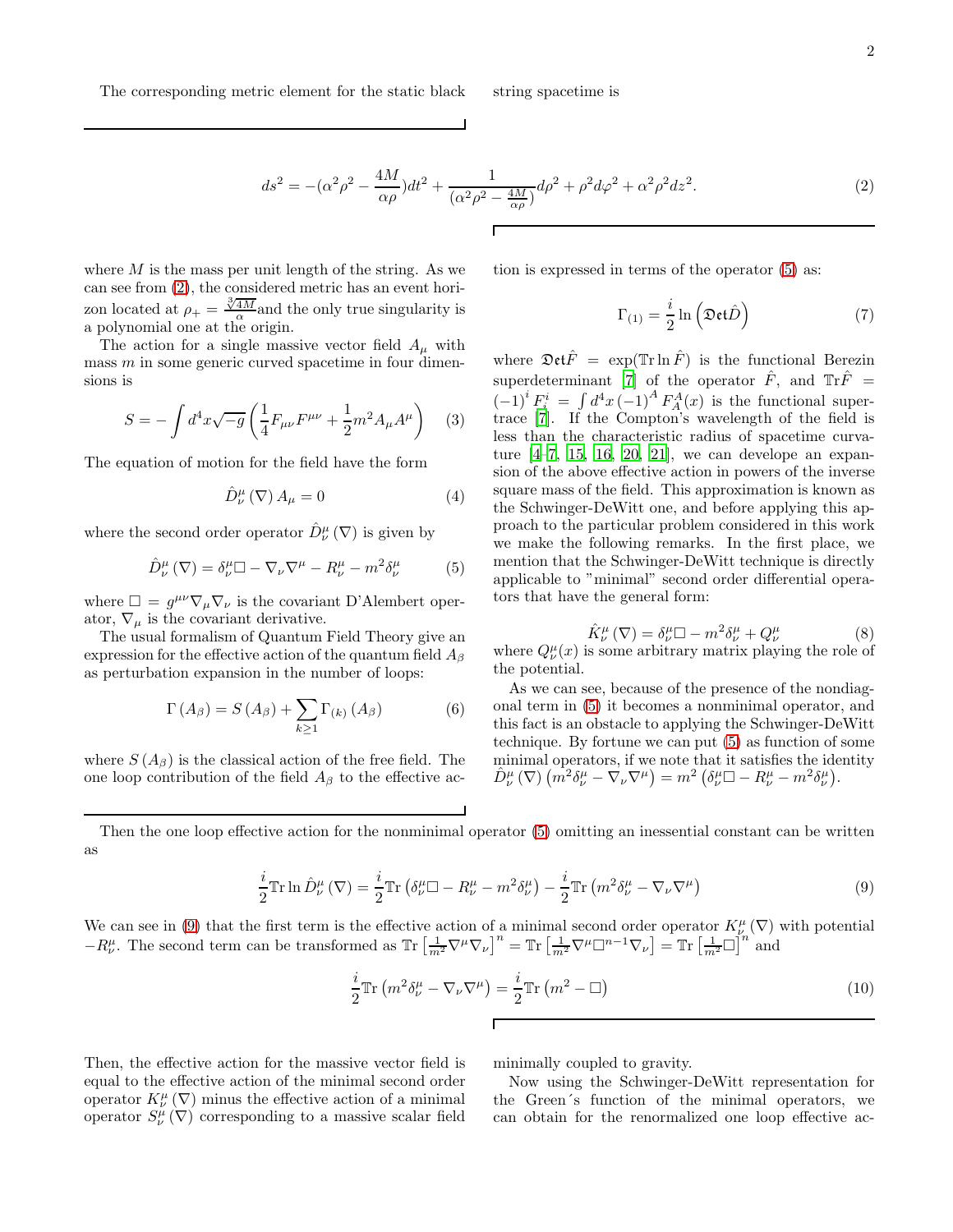tion of the quantum massive vector field the expression  $\Gamma_{(1)ren} = \int d^4x \sqrt{-g} \mathfrak{L}_{ren}$  where the renormalized effective Lagrangian reads:

<span id="page-2-0"></span>
$$
\mathfrak{L}_{ren} = \frac{1}{2(4\pi)^2} \sum_{k=3}^{\infty} \frac{\left( \operatorname{Tr} a_k^{(1)}(x,x) - \operatorname{Tr} a_k^{(0)}(x,x) \right)}{k(k-1)(k-2)m^{2(k-2)}},\tag{11}
$$

The quantities  $[a_k^{(1)}]$  $\binom{1}{k} = a_k^{(1)}$  $k^{(1)}(x, x')$  and  $[a_k^{(0)}]$  $\binom{0}{k}$  =  $a_k^{(0)}$  $_{k}^{\left( 0\right) }(x,x^{\prime}),$ whose coincidence limit appears under the supertrace operation in [\(11\)](#page-2-0) are the HMDS coefficients for the minimal

operators  $K^{\mu}_{\nu}(\nabla)$  and  $S^{\mu}_{\nu}(\nabla)$  respectively. As usual, the first three coefficients of the DeWitt-Schwinger expansion,  $a_0$ ,  $a_1$ , and  $a_2$ , contribute to the divergent part of the action and can be absorbed in the classical gravitational action by renormalization of the bare gravitational and cosmological constants.

Restricting ourselves here to the terms proportional to  $m^{-2}$ , using integration by parts and the elementary properties of the Riemann tensor [\[7,](#page-3-5) [15,](#page-3-6) [16](#page-3-1), [20,](#page-3-2) [21](#page-3-3)], we obtain for the renormalized effective lagrangian in the case of the massive vector field considered in this work

<span id="page-2-1"></span>
$$
\mathfrak{L}_{ren} = \frac{1}{192\pi^2 m^2} \left[ \frac{9}{28} R_{\mu\nu} \Box R^{\mu\nu} - \frac{27}{280} R \Box R - \frac{5}{72} R^3 + \frac{31}{60} R R_{\mu\nu} R^{\mu\nu} - \frac{52}{63} R^{\mu}_{\nu} R^{\nu}_{\gamma} R^{\gamma}_{\mu} - \frac{19}{105} R^{\mu\nu} R_{\gamma\varrho} R^{\gamma}_{\mu} \varrho_{\mu} R^{\nu}_{\mu} + \frac{61}{140} R_{\mu\nu} R^{\mu}_{\sigma\gamma\varrho} R^{\nu\sigma\gamma\varrho} - \frac{1}{10} R R_{\mu\nu\gamma\varrho} R^{\mu\nu\gamma\varrho} - \frac{67}{2520} R_{\gamma\varrho}{}^{\mu\nu} R_{\mu\nu}{}^{\sigma\tau} R_{\sigma\tau}{}^{\gamma\varrho} + \frac{1}{18} R^{\gamma}_{\mu}{}^{\varrho}_{\nu} R^{\mu}{}^{\nu}_{\sigma} R^{\sigma}{}^{\tau}_{\gamma}{}^{\varrho} \right] \tag{12}
$$

As we can see, this final expression of the one loop effective for the massive vector field only differ from that of the massive scalar and spinor fields in the numerical coefficients in front of the purely geometric terms. For  $\langle T_{\mu\nu}\rangle_{ren}$  we obtain a very cumbersome expression that, as in the case of [\(12\)](#page-2-1), is different from that obtained for scalar and spinor fields only in the numerical coefficients that appears in front of the purely geometrical terms. For this reason we not put this very long expression for the stress tensor here and refers the readers to our previous papers [\[15,](#page-3-6) [16\]](#page-3-1) and [\[20,](#page-3-2) [21\]](#page-3-3).

It is interesting to mention that in a beautiful paper Decáninis and Folacci [\[17](#page-3-9)] have presented irreducible expressions for the metric variations of the gravitational action terms constructed from the 17 curvature invariants of order six in derivatives of the metric tensor i.e. from the geometrical terms appearing in the diagonal coefficient  $a_3(x, x)$  of the Schwinger-DeWitt approximation, thus providing us with a general method to reduce the inevitable differences in the final expresions obtained for this quantities, due to the different simplification and canonization schemes chosen.

From the general form of the geometric terms conforming the general expresion for the constructed  $\langle T_{\mu }^{\nu }\rangle _{ren}$ , we see that it is covariantly conserved, thus indicating that it is a god candidate for the expected exact one in our large mass approximation.

After a direct calculation, we obtain for  $\langle T_{\mu}^{\nu} \rangle_{ren}$  in the space-time of a static cylindrical black hole metric

<span id="page-2-2"></span>
$$
\left\langle T_{\mu}{}^{\mu}(y)\right\rangle_{ren} = \frac{1}{3360\pi^2 m^2 \alpha^{-6}} \left( a_{\mu} + \frac{\Lambda_{\mu}}{y^6} + \frac{\Omega_{\mu}}{y^9} \right), (13)
$$

where we have defined the variable  $y = \frac{\rho}{\rho_+}$  and due to the cylindrical symmetry we have  $\langle T_z^z \rangle_{ren} = \langle T_\varphi^{\varphi} \rangle_{ren}$ . The numerical coefficients are given in Table I for each

index  $\mu$ . The dependence of the components of  $\langle T_{\mu}{}^{\mu} \rangle_{ren}$ with  $y$  is displayed in figures [\(1\)](#page-3-10) to [\(3\)](#page-3-11).

| $_{\mu}$ | $a_{\mu}$ | $\mathbf{11}_H$ | $5.4\mu$   |
|----------|-----------|-----------------|------------|
|          | -25       | 387<br>′4       | 611        |
|          | -25       | 399/<br>΄4      | 175/<br>'4 |
|          | -25       | 405<br>΄4       | 309        |

Table I: Numerical coefficients in the general expresion for the quantum stress tensor of massive vector field in the spacetime of cylindrical black hole.

If we consider the general expression [\(13\)](#page-2-2) at the horizon of the cylindrical black hole, i.e, at  $y = 1$ , we easily found that the energy density  $\varepsilon = -\langle T_t^{\ t} \rangle_{ren}$  for the quantum massive vector field is positive, in contrast with the results found in previous work for the scalar and spinor fields [\[20](#page-3-2), [21](#page-3-3)].

Inspection of figure [\(1\)](#page-3-10) shows that the energy density is positive everywhere. The principal pressures  $p_1 = -\tau =$  $\langle T_{\rho}^{\ \rho} \rangle_{ren}$  and  $p_2 = p_3 = p = \langle T_z^{\ z} \rangle_{ren}$  are negative at the horizon. Figures [\(2\)](#page-3-12) and [\(3\)](#page-3-11) indicates that the radial pressure is negative in the region outside the horizon and that the other pressures are negative everywhere. At the event horizon  $\rho - \tau = 0$ ,  $\rho + p < 0$  and  $\rho - \tau + 2p < 0$ . Also we have  $p < -\varrho < \varrho$ . The second of the above relations indicates that the null energy condition (NEC) is violated at the event horizon of the static black string. For the weak energy condition (WEC) be satisfied, we need that the energy density be positive, as is indeed the case at the horizon, but we require that the NEC be satisfied. Then, in our case, also the weak energy conditions is violated. If the NEC is satisfied and the sum of the principal pressures and the energy density of the field is positive, then the strong energy condition